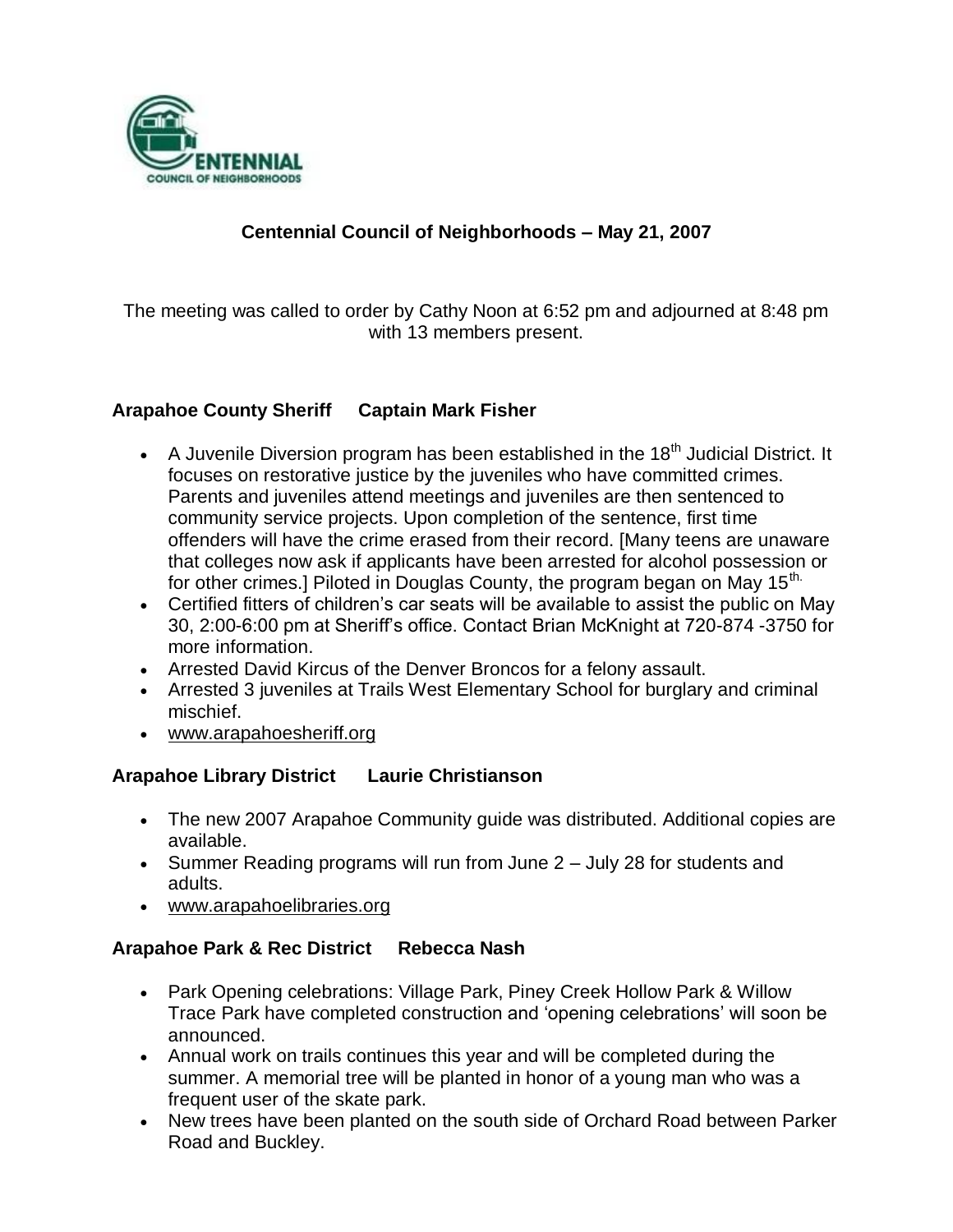www.aprd.org

## **Fire Districts Mike Dell'Orfano, Interim Fire Chief, South Metro**

- South Metro: Announced the retirement of Chief Bob Rinne. A national search for a new fire chief is underway.
- Noted the house explosion in SW Centennial in April.
- There is a vacancy on the Board of Directors as Bob Bullock has stepped down. Vacancy must be filled in 60 days. Send applications to [m@grimshawharring.com.](mailto:m@grimshawharring.com) Applicants must be a resident of the district and able to vote.
- May is National Trauma Month and this week is EMS week. Thank a first responder.
- Car seat checks are held on the  $3^{rd}$  Wednesday of the month at Station #35 near Centennial Airport. Amy Teddy heads the car seat program and can be contacted at 720-488-7164.
- Cunningham: Has done proactive training to respond to traumatic incidents.
- www.cfpd.org www.littletongov.org www.parkerfire.org www.southmetro.org

## **South Suburban Park & Rec District Jean Flynn**

- Completed \$350,000 of improvements at Goodsen Rec Center. The lower level lobby has a rotating art gallery for local artists and offers internet access. Cardio and weight machines are new with 4 TV's in the Cardio Theater.
- Senior Fitness Days: on May 29, 10 am-12pm at Lone Tree Rec Center and May 30 at Buck Rec Center.
- Theater in the Park: Youth, 11-18 yrs., will perform Stone in the Road. June 19, Walnut Hills Amphitheater; June 20 at DeKoevend, Shelter B; June 21 at Sterne Park, South Shelter; 22<sup>nd</sup> at Cornerstone Senior Shelter; 23<sup>rd</sup> at Gallup Gardens. 303-730-4616 for information.
- Pools opening Memorial Day weekend. Drop slides have been added to all outdoor pools. Updating at Holly Pool is continuing with shade being added.
- 101 Days of Summer Fun. For \$100, youth (2-17 yrs.) and adults (65+) can experience fun at 3 Rec Centers and 4 outdoor pools from May 26 - September 3.
- Golfers: Night golf at Littleton Golf Course [5800 S. Federal] with glow-in-the-dark golf balls beginning at 8:30 pm for \$17.25 (\$14 for district residents) beginning June 4 and every other Friday night thru August 31.
- www.sspr.org

#### **Noise Ordinance Draft, City of Centennial Cathy Noon**

City has drafted a Noise Ordinance. It is a subjective and limited introduction to a noise ordinance in the City and does not contain any specific reference to a decibel level. With the adoption of this ordinance, a violation could be issued. Two parties from two separate households must be willing to sign and agree to testify. See draft. Fines and penalties could be assessed.

Concerns: vagueness of the language and enforcement of the ordinance. Comments: CenCON would like the City to monitor complaints and review the issues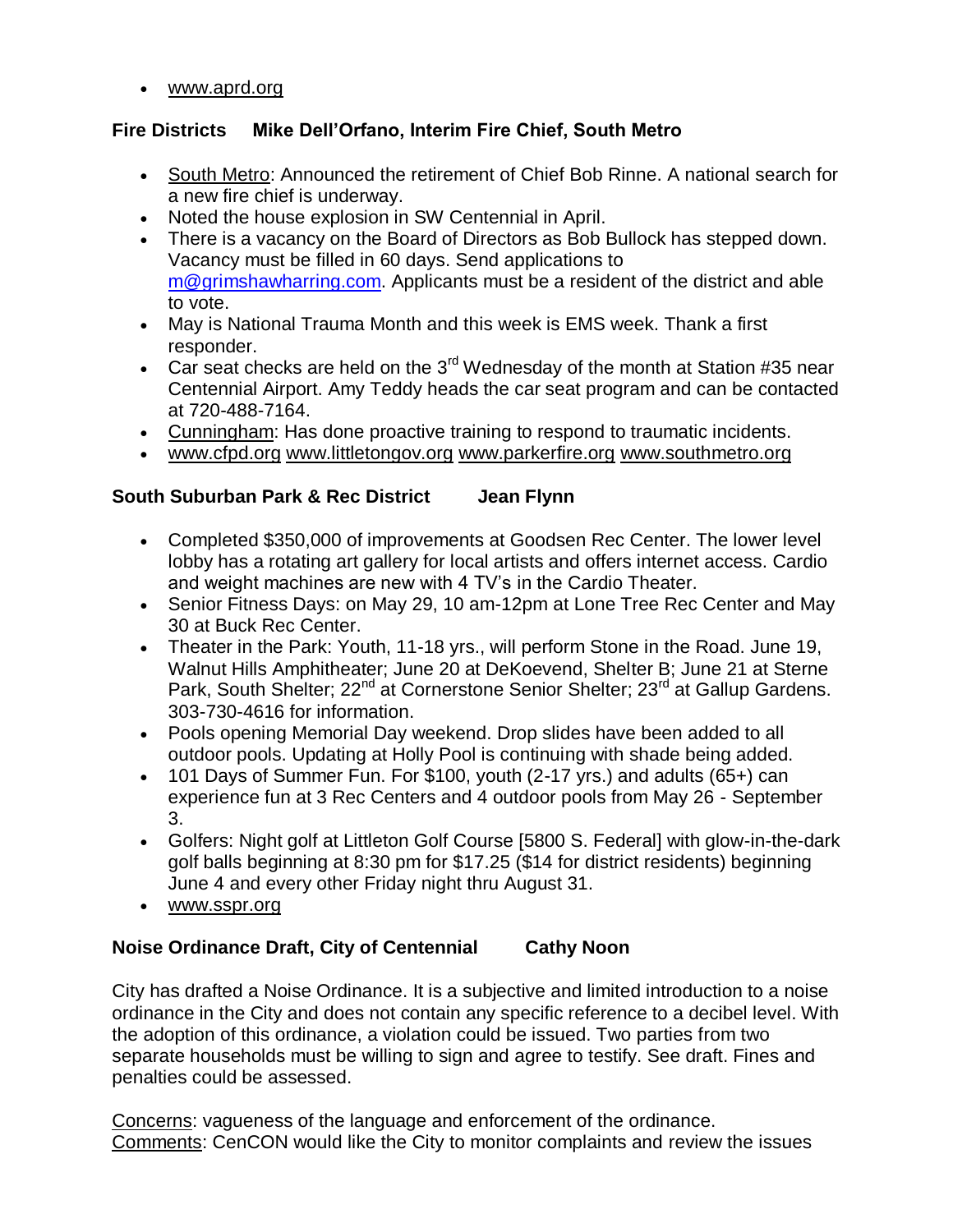periodically to track the effectiveness of the ordinance and determine future needs on this matter. An issue was raised about whether the land code restricts hours relating to construction.

**Development Standards:** Two open houses were held by the City to discuss the expansion of the development design standards to include portions of the JPA and surrounding areas. Elements include; better intersections, 360-degree architecture and parking. Application of the standards to all sizes of businesses was expressed. Re-Development would fall under the new design standards if the expansion of project was more than 50% of the design structure. The proposal is scheduled for hearings on; June 13 - Planning and Zoning; June 18-City Council; July 16 – adoption by City Council.

Annexation of Dry Creek Comcast property was discussed with residential, office and retail proposed for the site.

## **CenCON BUSINESS Cathy Noon, President**

## **Snow & Ice Task Force**

Following an initial meeting in April, 4-5 subcommittees are meeting to compile recommendations. The full committee will meet in June.

## **Centennial Airport Update**

Interested parties continue to meet with Centennial Airport. Tanterra has not filed a proposed project for its property. The City feels that the RDA [restricted decibel area] is not correct and has passed a resolution of intent to do its own RDA study. The nearby Dove Valley Metropolitan District has a vested interest prohibiting residential development. The area can only go residential if annexed into a City. Those present agreed to oppose residential development around Centennial Airport. The question of why annexations are primarily residential was raised.

**Claudette Cooper**, Arapahoe Meadows, announced the sale of her home and subsequent move from the City. A long time member of ACCORD, she was a founding member of CenCON. We thank her for her community service.

Updated bylaws will soon be available.

**July Meeting:** To Be Determined.

# **Membership Ron Podboy, 1st Vice President**

Contacted 3 HOA's and has sent membership information to them.

Rhonda Livingston presented information about the printing of flyers and brochures to promote CenCON.

#### **Minutes Gerry Cummins, Secretary**

It was moved by Ron Podboy, and seconded by Judy French, to approve the April 2007 minutes. Motion carried.